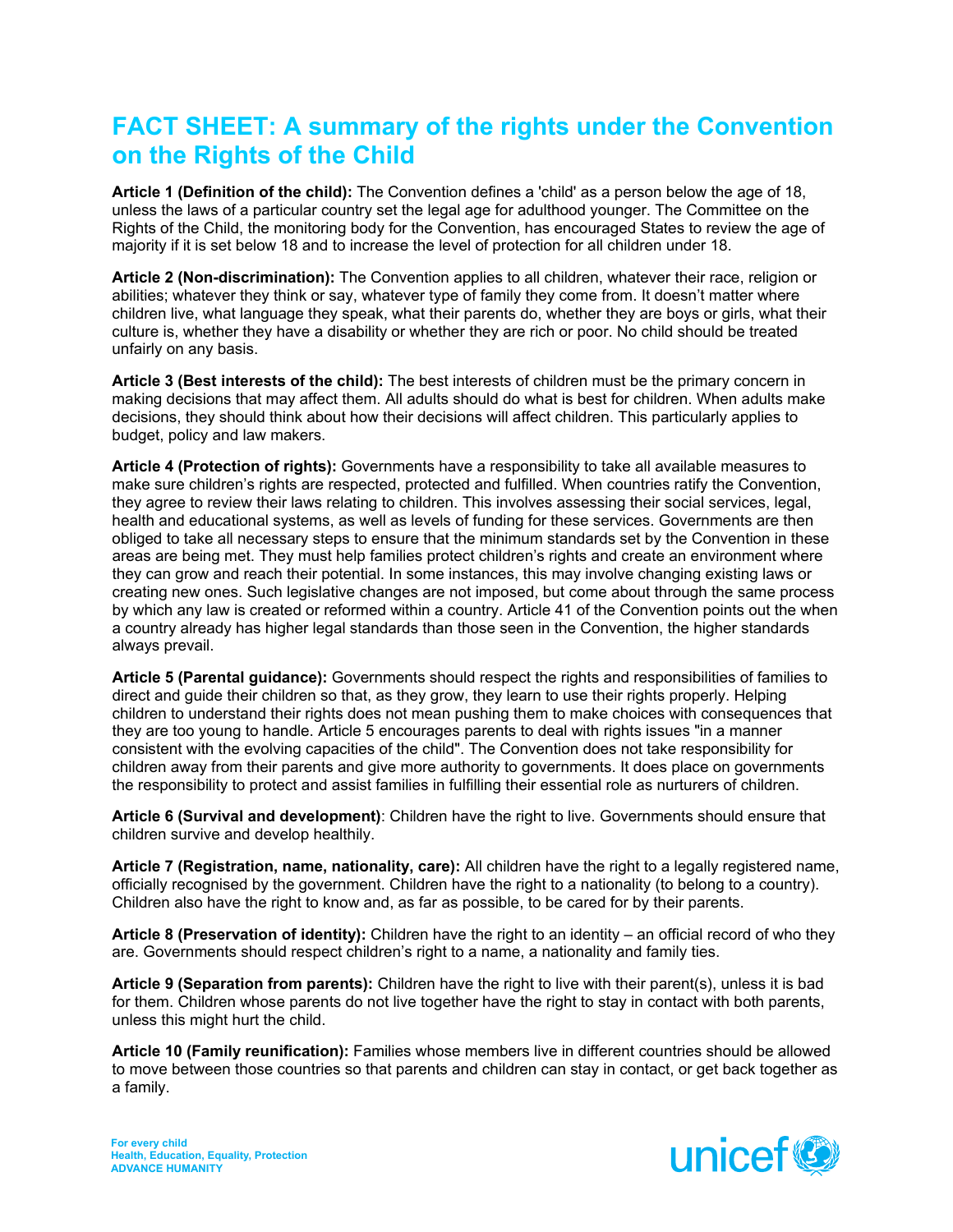**Article 11 (Kidnapping):** Governments should take steps to stop children being taken out of their own country illegally. This article is particularly concerned with parental abductions. The Convention's Optional Protocol on the sale of children, child prostitution and child pornography has a provision that concerns abduction for financial gain.

**Article 12 (Respect for the views of the child):** When adults are making decisions that affect children, children have the right to say what they think should happen and have their opinions taken into account. This does not mean that children can now tell their parents what to do. This Convention encourages adults to listen to the opinions of children and involve them in decision-making -- not give children authority over adults. Article 12 does not interfere with parents' right and responsibility to express their views on matters affecting their children. Moreover, the Convention recognizes that the level of a child's participation in decisions must be appropriate to the child's level of maturity. Children's ability to form and express their opinions develops with age and most adults will naturally give the views of teenagers greater weight than those of a preschooler, whether in family, legal or administrative decisions.

**Article 12 (Respect for the views of the child):** When adults are making decisions that affect children, children have the right to say what they think should happen and have their opinions taken into account.

**Article 13 (Freedom of expression):** Children have the right to get and share information, as long as the information is not damaging to them or others. In exercising the right to freedom of expression, children have the responsibility to also respect the rights, freedoms and reputations of others. The freedom of expression includes the right to share information in any way they choose, including by talking, drawing or writing.

**Article 14 (Freedom of thought, conscience and religion):** Children have the right to think and believe what they want and to practise their religion, as long as they are not stopping other people from enjoying their rights. Parents should help guide their children in these matters. The Convention respects the rights and duties of parents in providing religious and moral guidance to their children. Religious groups around the world have expressed support for the Convention, which indicates that it in no way prevents parents from bringing their children up within a religious tradition. At the same time, the Convention recognizes that as children mature and are able to form their own views, some may question certain religious practices or cultural traditions. The Convention supports children's right to examine their beliefs, but it also states that their right to express their beliefs implies respect for the rights and freedoms of others.

**Article 15 (Freedom of association):** Children have the right to meet together and to join groups and organisations, as long as it does not stop other people from enjoying their rights. In exercising their rights, children have the responsibility to respect the rights, freedoms and reputations of others.

**Article 16 (Right to privacy):** Children have a right to privacy. The law should protect them from attacks against their way of life, their good name, their families and their homes.

**Article 17 (Access to information; mass media):** Children have the right to get information that is important to their health and well-being. Governments should encourage mass media – radio, television, newspapers and Internet content sources – to provide information that children can understand and to not promote materials that could harm children. Mass media should particularly be encouraged to supply information in languages that minority and indigenous children can understand. Children should also have access to children's books.

**Article 18 (Parental responsibilities; state assistance):** Both parents share responsibility for bringing up their children, and should always consider what is best for each child. Governments must respect the responsibility of parents for providing appropriate guidance to their children – the Convention does not take responsibility for children away from their parents and give more authority to governments. It places a responsibility on governments to provide support services to parents, especially if both parents work outside the home.

**Article 19 (Protection from all forms of violence):** Children have the right to be protected from being hurt and mistreated, physically or mentally. Governments should ensure that children are properly cared for and protect them from violence, abuse and neglect by their parents, or anyone else who looks after

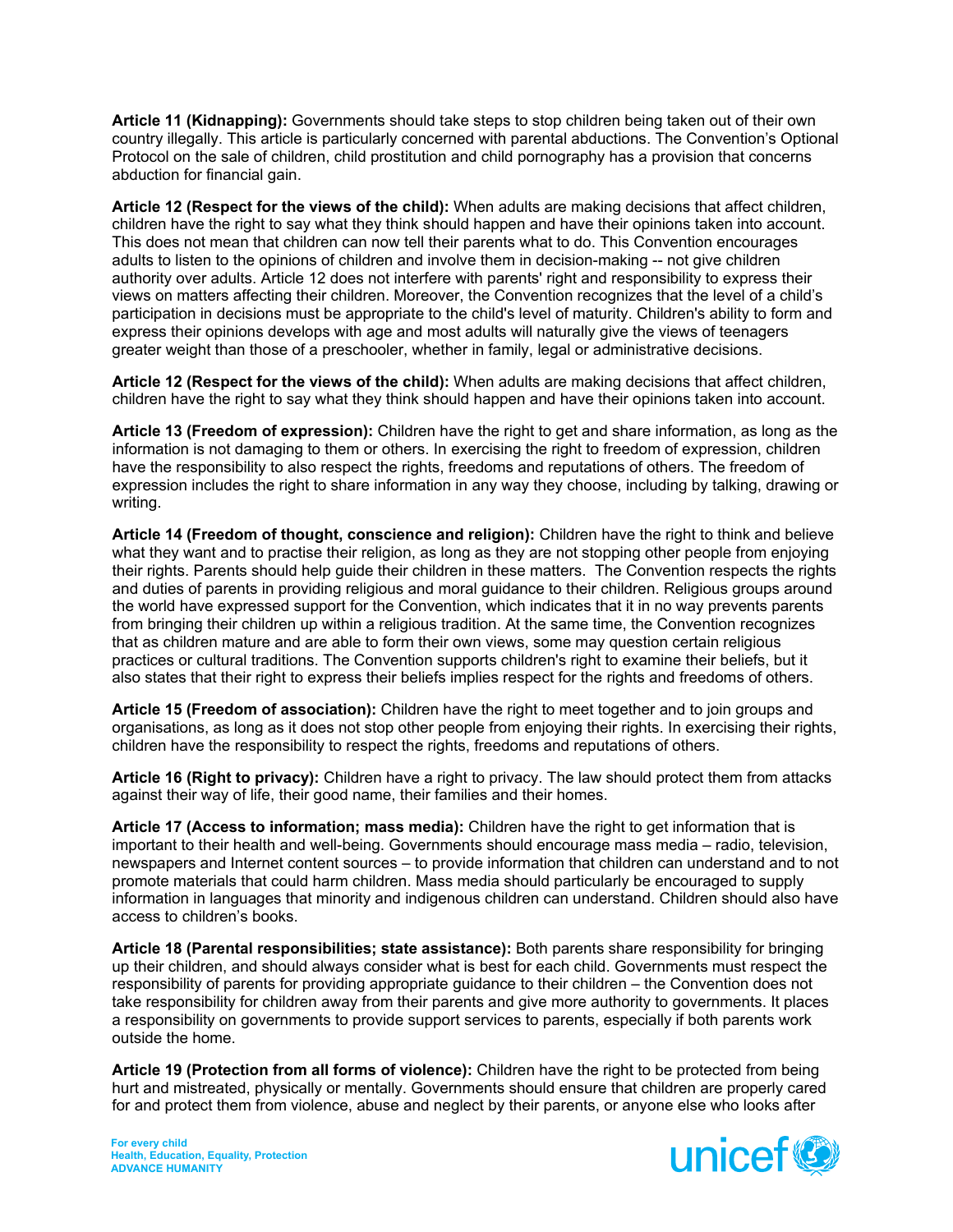them. In terms of discipline, the Convention does not specify what forms of punishment parents should use. However any form of discipline involving violence is unacceptable. There are ways to discipline children that are effective in helping children learn about family and social expectations for their behaviour – ones that are non-violent, are appropriate to the child's level of development and take the best interests of the child into consideration. In most countries, laws already define what sorts of punishments are considered excessive or abusive. It is up to each government to review these laws in light of the Convention.

**Article 20 (Children deprived of family environment):** Children who cannot be looked after by their own family have a right to special care and must be looked after properly, by people who respect their ethnic group, religion, culture and language.

**Article 21 (Adoption):** Children have the right to care and protection if they are adopted or in foster care. The first concern must be what is best for them. The same rules should apply whether they are adopted in the country where they were born, or if they are taken to live in another country.

**Article 22 (Refugee children):** Children have the right to special protection and help if they are refugees (if they have been forced to leave their home and live in another country), as well as all the rights in this Convention.

**Article 23 (Children with disabilities):** Children who have any kind of disability have the right to special care and support, as well as all the rights in the Convention, so that they can live full and independent lives.

**Article 24 (Health and health services):** Children have the right to good quality health care – the best health care possible – to safe drinking water, nutritious food, a clean and safe environment, and information to help them stay healthy. Rich countries should help poorer countries achieve this.

**Article 25 (Review of treatment in care):** Children who are looked after by their local authorities, rather than their parents, have the right to have these living arrangements looked at regularly to see if they are the most appropriate. Their care and treatment should always be based on "the best interests of the child". (see Guiding Principles, Article 3)

**Article 26 (Social security):** Children – either through their guardians or directly – have the right to help from the government if they are poor or in need.

**Article 27 (Adequate standard of living):** Children have the right to a standard of living that is good enough to meet their physical and mental needs. Governments should help families and guardians who cannot afford to provide this, particularly with regard to food, clothing and housing.

**Article 28: (Right to education):** All children have the right to a primary education, which should be free. Wealthy countries should help poorer countries achieve this right. Discipline in schools should respect children's dignity. For children to benefit from education, schools must be run in an orderly way – without the use of violence. Any form of school discipline should take into account the child's human dignity. Therefore, governments must ensure that school administrators review their discipline policies and eliminate any discipline practices involving physical or mental violence, abuse or neglect. The Convention places a high value on education. Young people should be encouraged to reach the highest level of education of which they are capable.

**Article 29 (Goals of education):** Children's education should develop each child's personality, talents and abilities to the fullest. It should encourage children to respect others, human rights and their own and other cultures. It should also help them learn to live peacefully, protect the environment and respect other people. Children have a particular responsibility to respect the rights their parents, and education should aim to develop respect for the values and culture of their parents. The Convention does not address such issues as school uniforms, dress codes, the singing of the national anthem or prayer in schools. It is up to governments and school officials in each country to determine whether, in the context of their society and existing laws, such matters infringe upon other rights protected by the Convention.